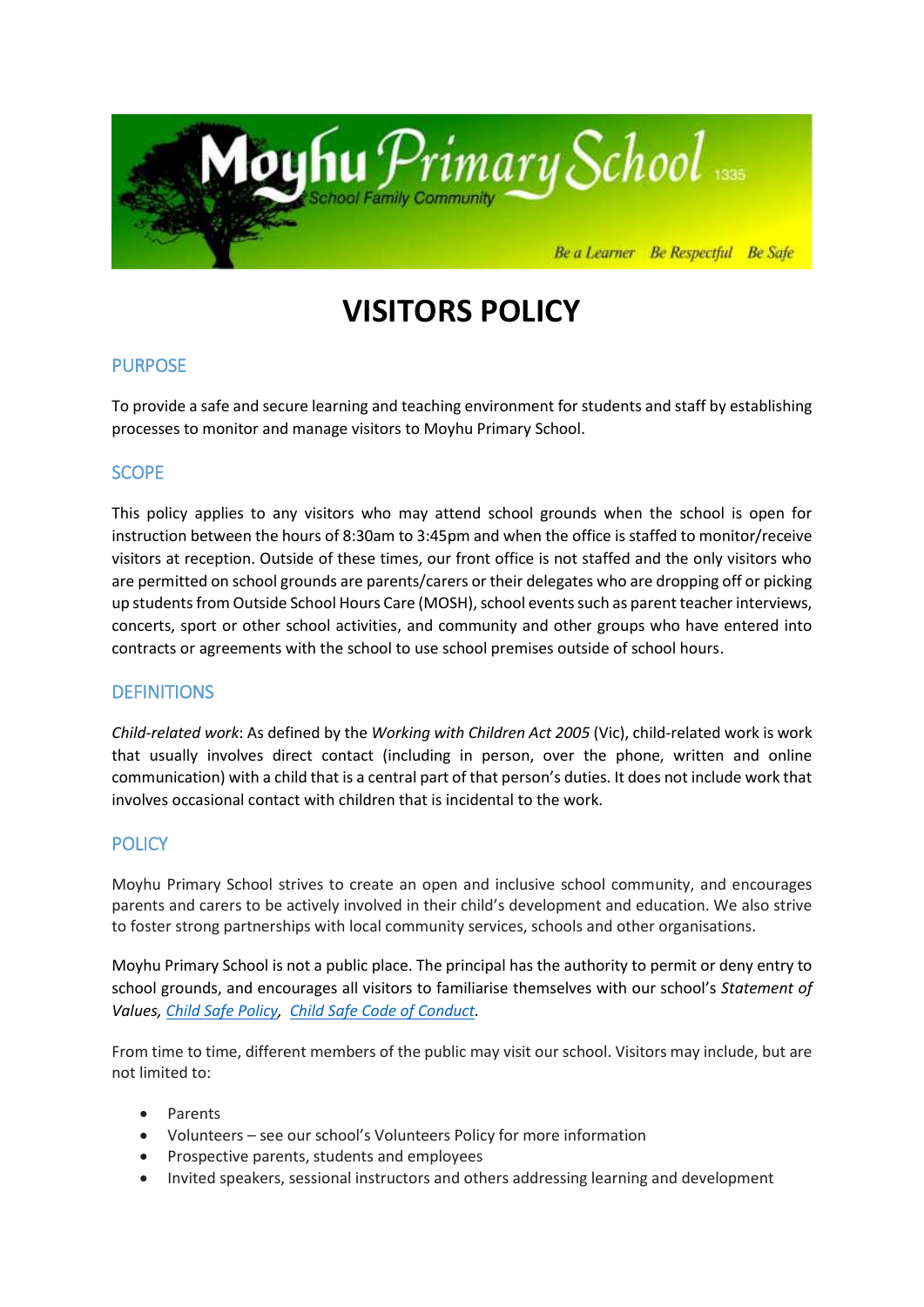- Public officials (eg Members of Parliament, local councillors)
- Persons conducting business eg: uniform suppliers, booksellers, official school photographers, commercial salespeople
- Tradespeople
- Children's services agencies
- Talent scouts
- Department of Health and Human Services workers
- Victoria Police
- Persons authorised to enter school premises (eg Worksafe inspectors, health officers etc)
- Other Department of Education and Training staff (including allied health staff) or contractors
- NDIS therapists or other allied health or health practitioners

## Sign in procedure

All visitors to Moyhu Primary School are required to report to the school office on arrival (see exceptions below in relation to parents/carers). Visitors must

Record their name, signature, date and time of visit and purpose of visit in the visitors book at our front entry

- Provide proof of identification to office staff upon request
- Produce their valid Working with Children Check where required by this policy (see below)
- Wear a visitor's [lanyard/name tag] at all times
- Follow instruction from school staff and abide by all relevant policies relating to appropriate conduct on school grounds including insert relevant policies eg: Child Safety Code of Conduct, Child Safety Policy, Volunteers Policy and our Statement of Values.
- Return to the office upon departure, sign out and return visitor's [lanyard/name tag]

Moyhu Primary School will ensure that our school's Child Safety Code of Conduct/Child Safety Statement of Commitment are available and visible to visitors when they sign in.

## **Requirements for visitors to produce a valid Working with Children Check card**

For Working with Children Check (WWC Check) and other suitability check requirements relating to parents/carers and other volunteers working with students please see our Volunteers Policy.

## All visitors who are engaged in **child-related work** (see definition above) must have a valid WWC Check.

In some circumstances, visitors to Moyhu Primary School who are **not** engaged in child-related work will also be required to produce a valid WWC Check depending on the particular circumstances of their visit. For example, Moyhu Primary School will require a valid WWC Check for:

- **visitors who will be working regularly with children** during the time they are visiting, even though direct contact with children is not a central part of their normal duties
- **visitors (e.g. contractors)**, who will regularly be performing work at the school and in circumstances where they will be performing their work in an area where they will be unsupervised and around children.

Further background checks, including references, may also be requested at the discretion of the principal.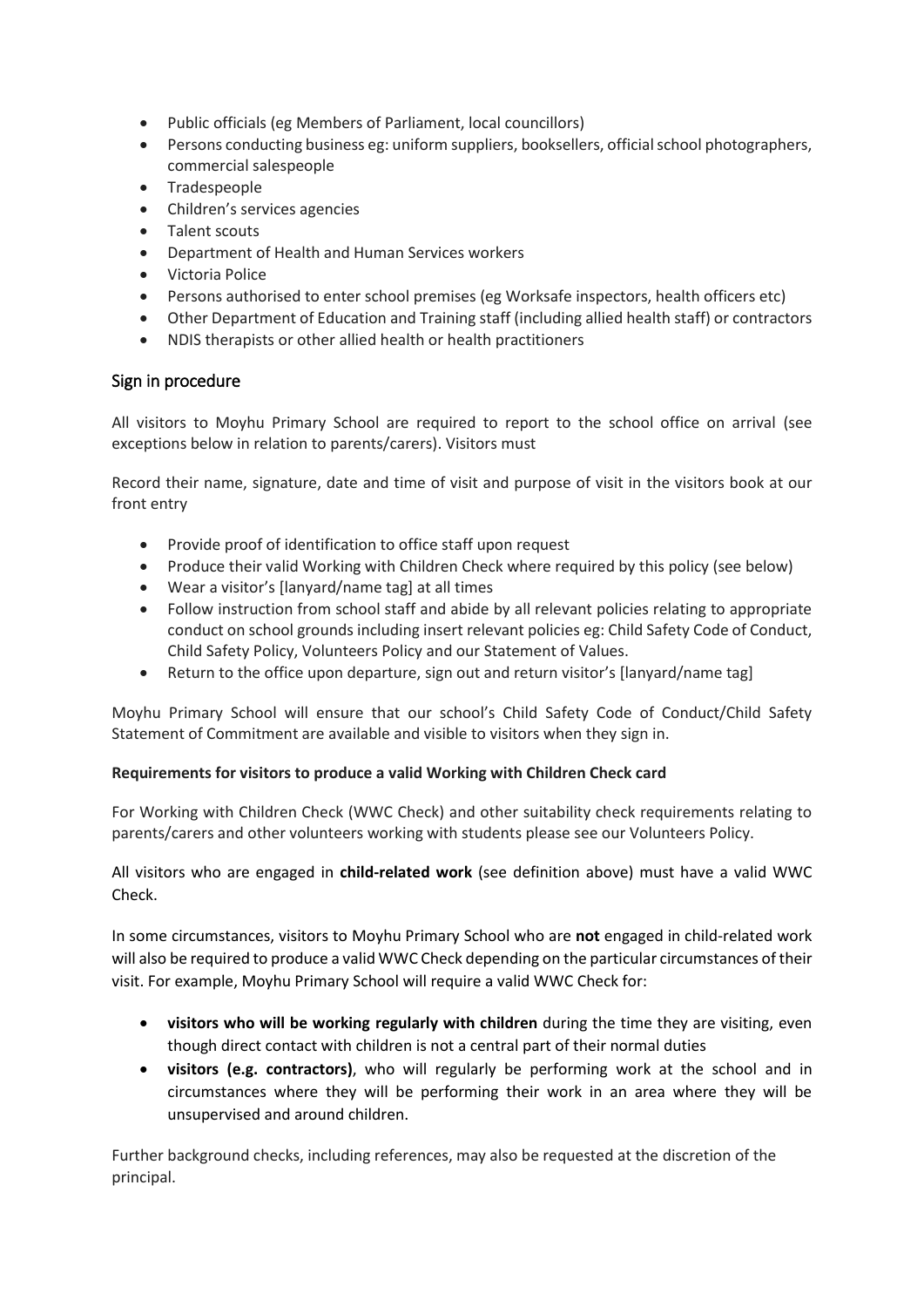Visitors who will be working in areas away from students (e.g. a visiting auditor who will be located in the front office with administration staff) or who will be supervised and accompanied by a staff member during their visit (e.g. a Member of Parliament, a journalist, a prospective parent on a school tour) will not be required to have a WWC Check.

Sworn Victoria Police officers or sworn Australian Federal Police officers are exempt from requiring a WWC Check, but may be asked to verify that they are sworn officers by providing proof of identification.

## Invited speakers and presenters

On occasion, Moyhu Primary School may invite external speakers or providers to deliver incursions, presentations, workshops and special programs for our students. Consistent with Department of Education and Training requirements, Moyhu Primary School will:

- ensure that the content of presentations and programs by external providers contributes to the educational development of our students and is consistent with curriculum objectives
- ensure that any proposed visit, programs or content delivered by visitors complies with the requirement that education in Victorian government schools is secular and is consistent with the values of public education, Department policies and the *Education and Training Reform Act 2006* (Vic). In particular, programs delivered by visitors are to be delivered in a manner that supports and promotes the principles and practice of Australian democracy including a commitment to:
	- o elected government
	- o the rule of law
	- $\circ$  equal rights for all before the law
	- o freedom of religion, speech and association
	- o the values of openness and tolerance
	- o respect the range of views held by students and their families.

## Parent visitors

We understand that there may occasionally be a reason why a parent or carer may want to speak to or see their child at school, during school hours.

If there is a particular pressing or unavoidable issue that cannot wait until the end of the school day, we ask that parents or carers call the school office to make the request to speak to or see their child during school hours.

We also ask that parents avoid arranging to visit their children at school wherever possible, as this can cause inappropriate disruptions to the school day.

## Other visitors

All business operators, tradespeople and other visitors attending the school to conduct work must report to the school office upon arrival for instruction and follow the sign in procedure outlined above.